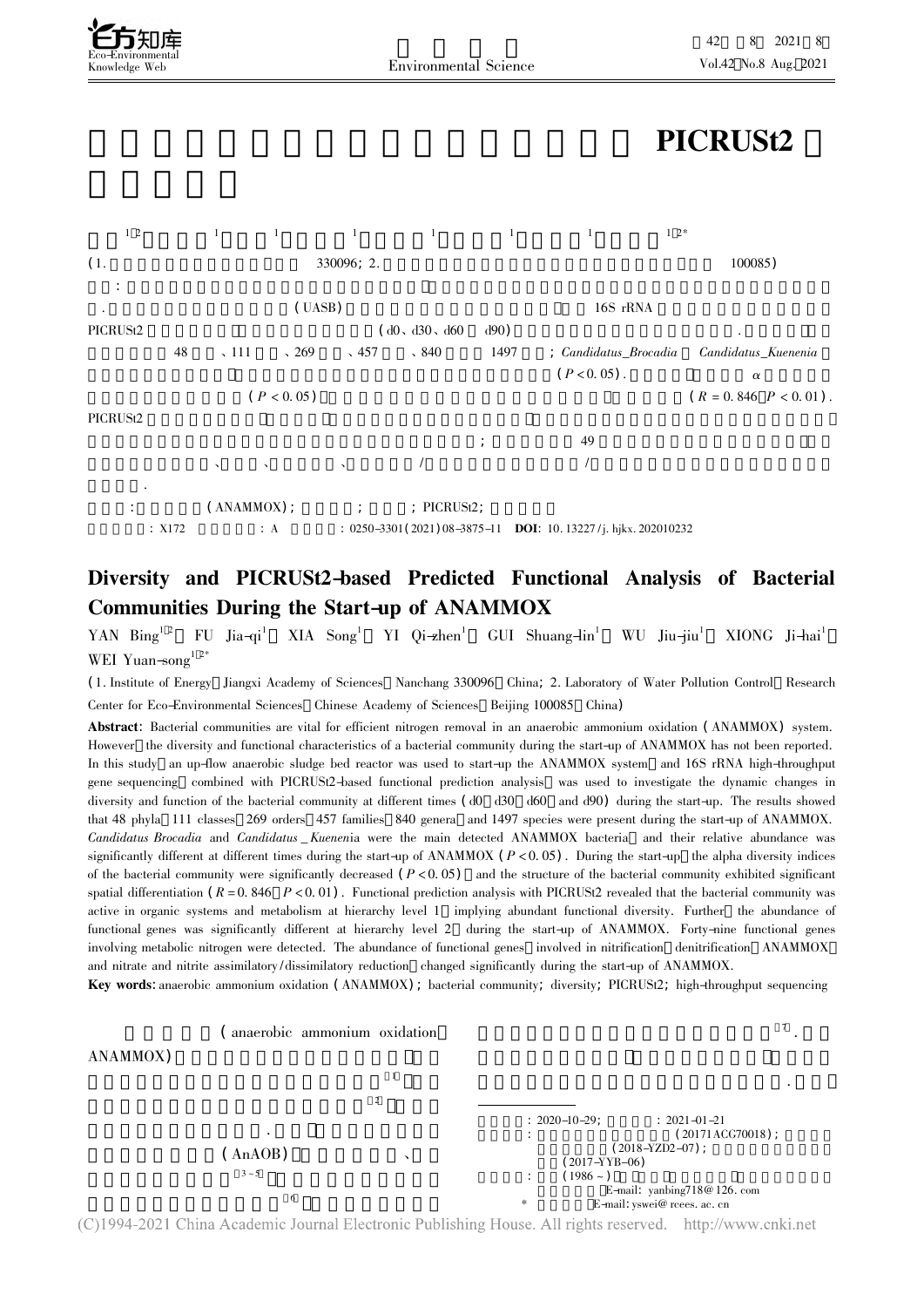$\sim$ Proteobacteria) 、 (Chloroflexi) 、<br>( Actinobacteria )  $\mathcal{O}(\mathcal{O})$ Actinobacteria )<br> $8 \times 10$ (Planctomycetes) Planctomycetes)  $8^{3 \times 10}$ .<br>AnAOB

. 已有研究发现

AnAOB  $\frac{11}{12}$ . 浮霉菌门丰度明显提升 11 12 . 现有的研究结果为人 .  $\mathcal{L}_{\mathcal{A}}$ 

 $\Delta$ 

. 16S rRNA<br>St PICRUSt  $^{13}$  $\frac{13}{\pi}$ PICRUSt Greengene 2013 Greengene 数据库在 2013 年之后就停止了

PICRUSt .<br>USt PICRUSt2 PICRUSt  $^{14}$ .  $\frac{14}{14}$ PICRUSt  $^{15 \times 17}$ .

 $15 \sim 17$ PICRUSt  $\cdot$ 

42  $NH_4$   $\rightarrow$   $NO_2$  $\text{NH}_4\text{Cl}$   $\text{NaNO}_2$ <br>: NaHCO<sub>3</sub> 500 mg  $\text{H}^{-1}$ ,  $\text{KH}_2\text{PO}_4$  25 其他 组 分 包 括: NaHCO<sub>3</sub> 500 mg•L - 1, KH<sub>2</sub>PO<sub>4</sub> 25<br>
•7H<sub>2</sub> O 300 mg•L<sup>-1</sup>, CaCl<sub>2</sub> 120 mg•L -  $MgSO_4$  •/H<sub>2</sub> O 300 mg•L - CaCl<sub>2</sub> 120<br>mg•L<sup>-1</sup>  $I \vee II$  1 mL•L<sup>-1</sup> mg<sup>•</sup>L<sup>-1</sup><br>  $I \sim \Pi$  1 mL•L<sup>-1</sup><br>  $I \sim \Pi$  1 mL•L<sup>-1</sup><br>  $I \sim \Pi$  1 mL•L<sup>-1</sup>  $\mathbf{I}$  $(g \cdot L^{-1})$ : EDTA 15,  $ZnSO_4 \cdot 7H_2O$  0.43,  $\mathbb{I}$  $(g \cdot L^{-1})$ : EDTA 15, ZnSO<sub>4</sub>  $\cdot$ 7H<sub>2</sub>O 0. 43,<br>  $\cdot$ 6H<sub>2</sub>O 0. 24, MnCl<sub>2</sub> $\cdot$ 4H<sub>2</sub>O 0. 99, CuSO<sub>4</sub> $\cdot$ 5H<sub>2</sub>C  $0.25$ , NaMo $O_4$  •2H<sub>2</sub>O 0. 22, NiCl<sub>2</sub> •6H<sub>2</sub>O 0. 19,<br>NaSeO<sub>4</sub> •10H<sub>2</sub>O 0. 21 H<sub>3</sub>BO<sub>4</sub> 0. 014.  $NaSeO<sub>4</sub> \cdot 10H<sub>2</sub>O$  $H_3BO_4$  0. 014. UASB  $\text{SB}$  1 UASB  $1$ <br>10 cm  $15$  cm 10 cm 15 cm 80<br>6.3 L cm  $6.3 \text{ L}$ 

 $5$ . 反应器进水由蠕动泵从底部进水口泵入 反应生

 $(32 \pm 1)$  °C



 $1.2$ 

PICRUSt2 ?  $1$  $1.1$  $A^2O$ **SBR**  $2:1$  (MLSS) 3 L  $(MLSS)$ <br>( $MLVSS$ ) 18.03  $\mathcal{N}$ MLVSS) 18.03<br>SS/MLSS 56.46%.  $g^{\bullet}$ L 10. 18  $g^{\bullet}$ L MLVSS/MLSS 56. 46%.  $30 \times 60$  90 d<br>  $3$  12 3  $12$ <br>d0, d30, d60 d90.

(C)1994-2021 China Academic Journal Electronic Publishing House. All rights reserved. http://www.cnki.net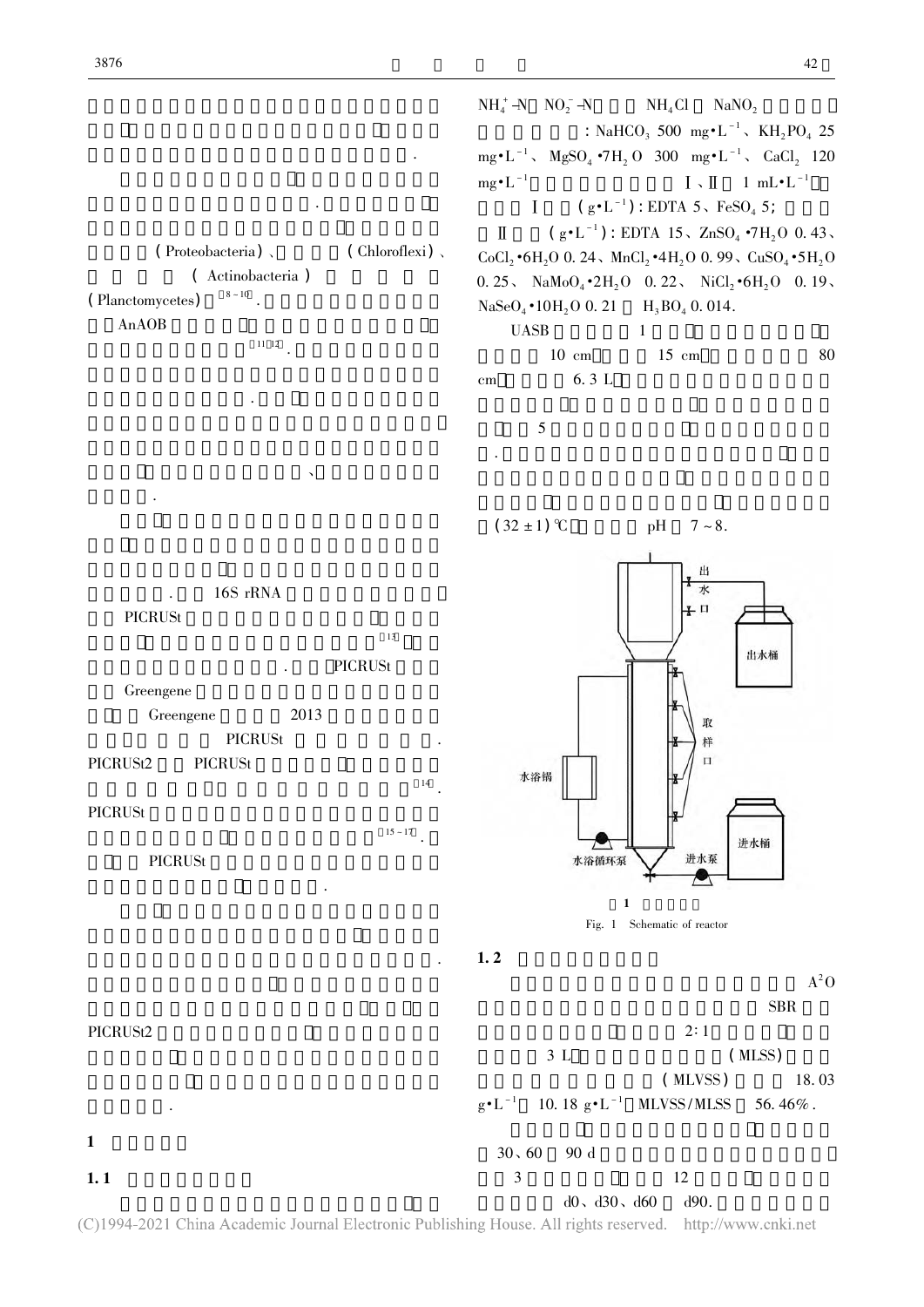| 8                      |                                  |                                                 |                       |           |                                                                                                          | PICRUSt <sub>2</sub> |                               |                                | 3877          |
|------------------------|----------------------------------|-------------------------------------------------|-----------------------|-----------|----------------------------------------------------------------------------------------------------------|----------------------|-------------------------------|--------------------------------|---------------|
|                        | $-80^{\circ}C$                   |                                                 |                       |           |                                                                                                          |                      | $\mathbf{1}$                  |                                |               |
|                        |                                  |                                                 | 1                     |           |                                                                                                          |                      |                               |                                |               |
|                        |                                  | Table 1                                         |                       |           | Operating conditions and treatment efficiency of the reactor during sampling                             |                      |                               |                                |               |
|                        | /d                               |                                                 | $/mg \cdot L^{-1}$    |           | $/mg \cdot L^{-1}$                                                                                       | $/mg \cdot L^{-1}$   | 1%                            | $/kg \cdot (m^3 \cdot d)^{-1}$ |               |
| d0                     | $\mathbf{1}$                     | 47.13                                           | 47.83                 | 49.37     | 0.89                                                                                                     | 7.91                 | 41.32                         | 0.04                           |               |
| d30                    | 30                               | 45.62                                           | 1.07                  | 47.64     | 1.83                                                                                                     | 10.85                | 85.26                         | 0.08                           |               |
| d60                    | 60                               | 73.95                                           | 0.83                  | 96.38     | 8.95                                                                                                     | 15.80                | 84.98                         | 0.15                           |               |
| d90                    | 90                               | 115.56                                          | 1.98                  | 149.72    | 5.41                                                                                                     | 29.66                | 86.03                         | 0.46                           |               |
|                        |                                  |                                                 |                       |           |                                                                                                          |                      |                               |                                |               |
| DNA<br>1, 3            |                                  |                                                 |                       |           | genomes)                                                                                                 |                      | KO (KEGG Orthology)           |                                |               |
|                        | FastDNA <sup>®</sup>             |                                                 | SPIN Kit for soil (MP |           |                                                                                                          | <b>KEGG</b>          |                               | (KEGG pathway)                 |               |
|                        |                                  | Biomedicals Santa Ana CA U.S) DNA               |                       |           |                                                                                                          |                      |                               |                                |               |
|                        |                                  | <b>DNA</b>                                      |                       |           |                                                                                                          |                      |                               |                                |               |
|                        |                                  |                                                 | <b>DNA</b>            |           |                                                                                                          | Bray-Curtis          |                               |                                |               |
|                        |                                  | <b>SMA4000</b>                                  |                       |           | (nonmetric multidimensional scaling NMDS)                                                                |                      |                               |                                |               |
| (Merinton USA)         |                                  |                                                 |                       |           |                                                                                                          |                      | $\beta$                       |                                |               |
| <b>DNA</b>             | $-80^{\circ}C$                   |                                                 |                       |           | (ANOSIM)                                                                                                 |                      |                               |                                |               |
|                        |                                  | 515F (5'-GTGCCAGCMGCC                           |                       |           | R(3.5.1)                                                                                                 |                      |                               |                                |               |
| $GCGGTAA-3$            |                                  | 806R (5'-GGACTACHVGGGTWT                        |                       |           | $\overline{2}$                                                                                           |                      |                               |                                |               |
| $CTAAT-3$ <sup>2</sup> | 16S rRNA                         | V <sub>4</sub>                                  | <b>PCR</b>            |           |                                                                                                          |                      |                               |                                |               |
| <b>PCR</b>             |                                  | : $10 \times Ex$ <i>Taq</i> buffer 4 µL dNTPs 2 |                       |           | 2.1                                                                                                      |                      |                               |                                |               |
|                        |                                  | μL BSA 0.2 μL 2.5 U TaKaRa Ex Taq DNA           |                       |           | 2.1.1                                                                                                    |                      |                               |                                |               |
| $0.25 \mu L$           | $1 \mu L$ DNA                    | $1 \mu L$                                       |                       |           |                                                                                                          |                      |                               |                                | 701 550       |
|                        | $25 \mu L$ ; PCR                 |                                                 |                       | 94°C      |                                                                                                          |                      | $40825 - 65939$               |                                |               |
| $(2 \text{ min})$ ;    |                                  | $94^{\circ}$ C (30 s)                           |                       | 53°C (30  | 58 4 62                                                                                                  |                      | 48                            | $\sqrt{111}$                   |               |
| s)                     | $72^{\circ}C(45 s)$ 25           |                                                 | $72^{\circ}C$         |           | 269<br>$\sqrt{457}$                                                                                      | $\sqrt{840}$         | 1 4 9 7                       |                                |               |
| 10 min. PCR            |                                  |                                                 |                       |           |                                                                                                          | (Proteobacteria),    |                               | $($ Bacteroidetes $)$ ,        |               |
| MiSeq                  |                                  | MiSeq PE300                                     |                       | (Illumina |                                                                                                          | ( Chloroflexi)       |                               | (Planctomycetes),              |               |
| Inc San Diego CA USA)  |                                  |                                                 |                       |           |                                                                                                          |                      | $($ Armatimonadetes),         |                                |               |
|                        |                                  |                                                 |                       |           | (Actinobacteria)                                                                                         |                      |                               |                                |               |
|                        |                                  |                                                 |                       |           |                                                                                                          |                      | (Euryarchaeota)               |                                |               |
| 1.4                    |                                  |                                                 |                       |           |                                                                                                          | (Acidobacteria)      |                               |                                | 87.54% $\sim$ |
|                        |                                  |                                                 |                       | QIIME 2   | 94.53%                                                                                                   |                      |                               | $2(a)$ .                       |               |
| $2020.2$ <sup>18</sup> |                                  |                                                 | $q2$ -demux           |           |                                                                                                          |                      |                               |                                |               |
|                        |                                  |                                                 |                       |           |                                                                                                          |                      |                               |                                |               |
|                        | $DADA2$ <sup>19</sup>            | $\mathcal{L} = \mathcal{L}$                     | mafft $20$ (q2-       |           | (Firmicutes),                                                                                            |                      | $($ latescibacteria $)$ ,     |                                |               |
| alignment)             |                                  | $($ ASV $)$                                     |                       |           | (Synergistetes)                                                                                          |                      | (Verrucomicrobia)             |                                |               |
|                        | fasttree $2^{21}$ (q2-phylogeny) |                                                 |                       |           |                                                                                                          |                      | (P < 0.05)                    |                                |               |
|                        |                                  | q2-diversity                                    | $\alpha$              |           |                                                                                                          | $(P < 0.05)$ .       |                               | $normal_{f}$                   |               |
|                        | (Shannon)                        |                                                 | 、Observed OTUs        |           | PHOS-HE36                                                                                                |                      | Denitrations                  | norank $-f$                    |               |
| $(Sobs)$ , Faith's     |                                  |                                                 | $(PD)$ .              |           | Anaerolineaceae, Candidatus_Brocadia, unclassified_o                                                     |                      |                               |                                |               |
| (Simpson)              |                                  | Chao1                                           | $\beta$               |           | $\_Fimbrii monadales \sim Limnobacter \sim norank\_f\_normal\_o$                                         |                      |                               |                                |               |
|                        | (Bray-Curtis dissimilarity);     |                                                 | $q2$ -feature-        |           | $\_SBR1031$                                                                                              |                      | $I$ gnavibacterium norank $f$ |                                |               |
| classifier $22$        |                                  | Greengenes 13_8 99% OTU                         |                       |           | Desulfarculaceae Blvii28_wastewater-sludg_group                                                          |                      |                               |                                |               |
| <b>ASV</b>             |                                  |                                                 |                       |           |                                                                                                          | 10                   |                               | 2(b)                           |               |
| QIIME 2                |                                  | biom                                            |                       |           | Ignavibacterium, norank_f_Desulfarculaceae                                                               |                      |                               |                                | norank        |
| PICRUSt2               |                                  | 16S rRNA                                        |                       |           | $-f_P$ HOS-HE36                                                                                          |                      | d30                           | d60                            | d0            |
|                        |                                  | KEGG (kyoto encyclopedia of genes and           |                       |           | $d90(P<0.05)$ ; Candidatus_Brocadia                                                                      |                      |                               |                                |               |
|                        |                                  |                                                 |                       |           | C)1994-2021 China Academic Journal Electronic Publishing House. All rights reserved. http://www.cnki.net |                      |                               |                                |               |

3877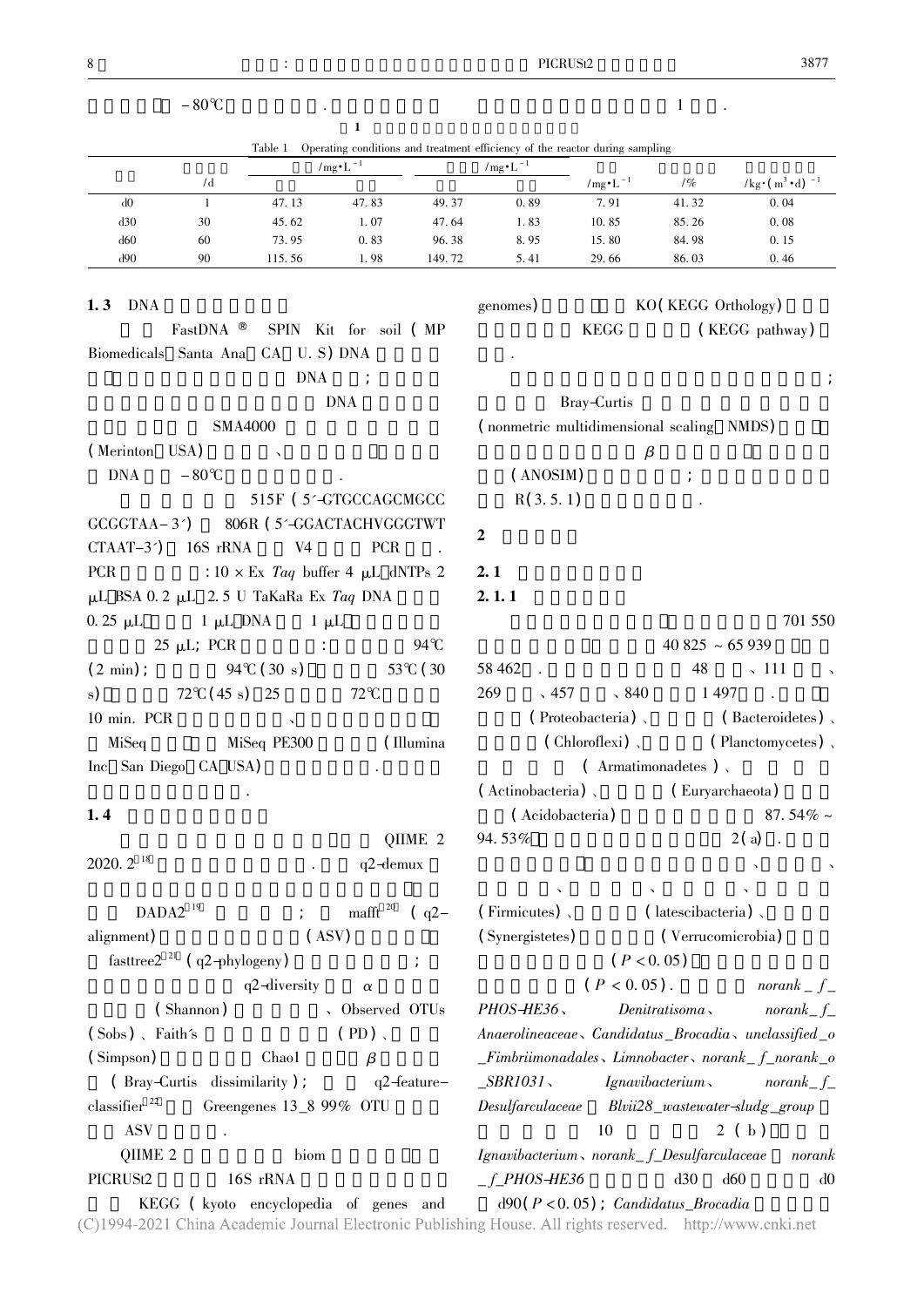

 $\sigma$ 

| Table 2 Diversity indices of bacterial community during the start-up of ANAMMOX |  |  |
|---------------------------------------------------------------------------------|--|--|

|     | $\sim$                  |                    |                    |                          |                      |  |  |
|-----|-------------------------|--------------------|--------------------|--------------------------|----------------------|--|--|
|     | <b>Sobs</b>             | Shannon            | Simpson            | Chao1                    | PD                   |  |  |
| d0  | $1609.33 \pm 111.27a$   | 5.26 $\pm$ 0.14a   | $0.02 \pm 0.002$ b | $2149.65 \pm 149.40a$    | $117.49 \pm 5.30a$   |  |  |
| d30 | $1,317,33 \pm 81,00$    | $4.64 \pm 0.25$ b  | $0.03 \pm 0.009a$  | $1805.92 \pm 64.98$ h    | $100.85 \pm 5.45$    |  |  |
| d60 | $1.025.67 \pm 165.38$ b | 4.13 $\pm$ 0.44b   | $0.05 \pm 0.015$ a | $1431.29 \pm 181.17c$    | $86.53 \pm 9.53$ b   |  |  |
| d90 | $1036.00 \pm 528.35ab$  | $4.59 \pm 0.56$ ab | $0.03 \pm 0.009ab$ | $1350.32 \pm 661.12$ abc | $87.75 \pm 31.60$ ab |  |  |
| 1)  |                         | $P < 0.05$ )       |                    |                          |                      |  |  |
|     |                         |                    |                    |                          |                      |  |  |

### $2.1.3$

Bray-Curtis

Bray-Curtis<br>
( nonmetric multidimensional scaling NMDS)<br>
.

 $\sim$ 

 $NMDS$  ;

. 而微生物群落相似

3 (atress) 0.061 0.1 (ANOSIM)<br>4-2021 China Academic Journal Electronic Publishing House. All rights reserved. http://www.cnki.net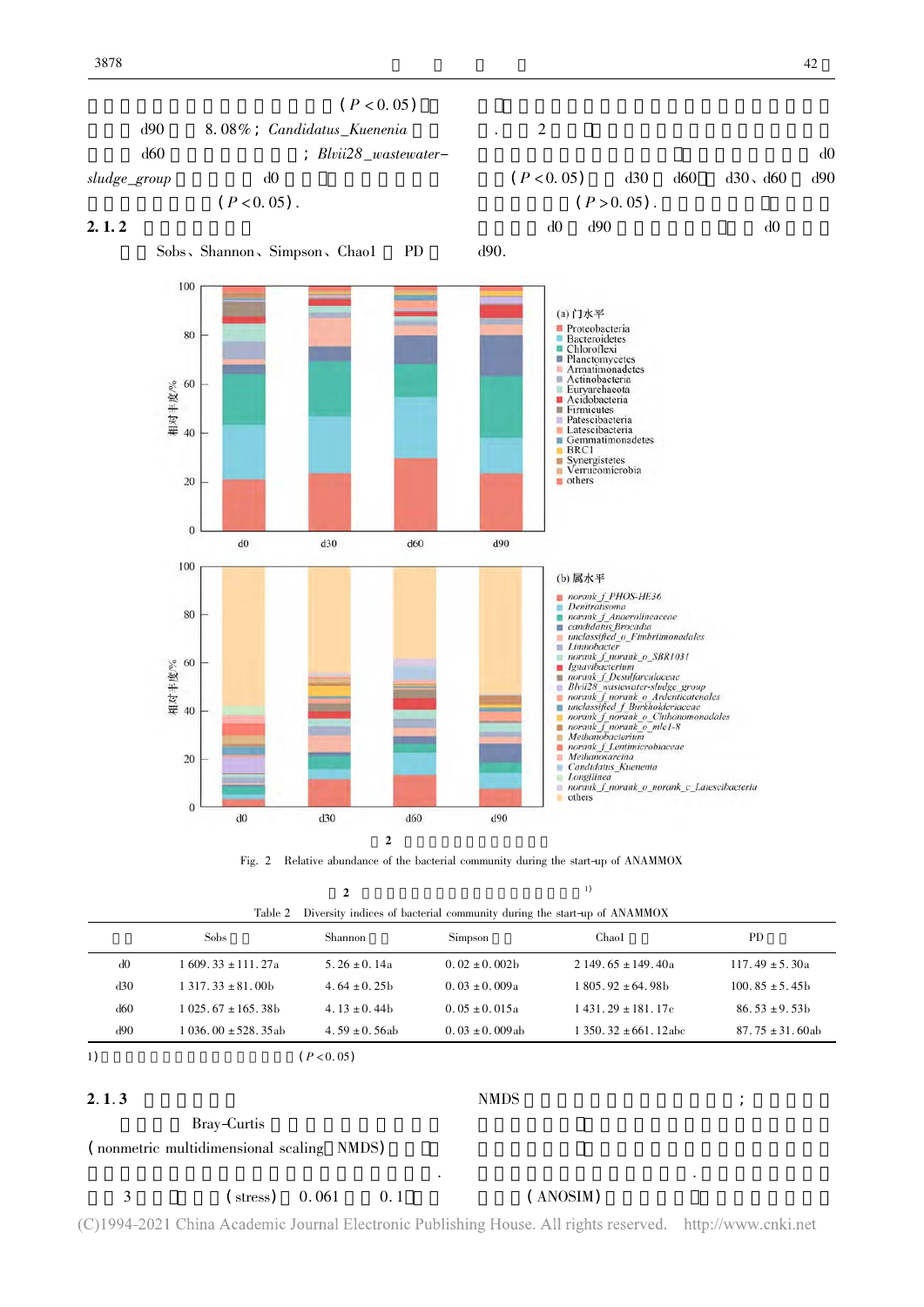



 $(R<sub>1</sub> - R<sub>2</sub>)$  $(R = 0.846$   $P =$ 

 $(0.001)$  ,  $(0.001)$  ,  $(0.001)$ 

#### .<br>J 2. 2 **PICRUSt**

### $2.2.1$

PICRUSt2<br>REGG ( kyoto ) REGG ( kyoto )  $\sim$ 

. 利用 KEGG( kyoto encyclopedia of genes and genomes)  $6 \n3$ (metabolism),  $\mathcal{M}(\mathcal{A})$ (organismal systems) (metabolism) (human diseases) (enetic  $\mathcal{A}$ (human diseases) (enetic information processing) (environmental information processing)、 ( environmental<br>information processing ) ( cellular information processing ) ( cellular<br>processes) 4. processes) 4.  $78.41\% \approx 80.66\%$  19.17%  $\approx$ 

21. 20% .  $\frac{6}{5}$ 

6  $(P > 0.05)$ .

(carbohydrate)  $\sim$ (membrane metabolism) 、 (transcription) 、 (transport) 、 (signal transduction) 、 transport) 、信号传导( signal transduction) 、氨基酸代 ( amino acid metabolism) 、 ( cell<br>th and death) ( energy metabolism) growth and death)  $\qquad \qquad$  (energy metabolism)<br>46  $\qquad \qquad$  (4). 4  $46$  ( 4) . 4

 $\begin{array}{ccc} \text{( amino } \text{ acid } \text{ metabolism)} \ , \ \text{( amino } \text{ acid } \text{ } \text{ metabolism)} \ \end{array}$  (signaling molecules system) 、 (signaling molecules and interaction) 、 (signaling molecules and interaction)  $\langle \rangle$  (xenobiotics) (xenobiotics) biodegradation and metabolism),<br>  $\mbox{(immune diseases)}$ ,  $\mbox{(transport and}$ ( immune diseases ) 、 ( transport and catabolism) 16 catabolism) 16 (energy metabolism)

 $f$  $\left( \text{ signal transduction} \right)$ ,  $\left( \text{ cell} \right)$ growth and death).<br>
( metabolism of cofactors and vitamins)<br>
( circulatory system) 15  $(\text{circulatory system})$  15  $2, 2, 2$ PICRUSt2 KO KEGG<br>65 (KEGG 65 (KEGG) orthology)  $(5)$ . KO 测的具有氮代谢功能的相关基因( 5). KO 49  $\sim$  11 KO d0 . 11 KO d0<br>
KO d0 d90 d30 14 KO d0 d90 d30<br>
KO d60 d90 . d60 13 KO d60 d90.  $pmod{-a}$  pmo $A$ -amo $B$  $pmoC-amoC$  hao  $norA$  nor $B$  $\frac{1}{2}$ hzo kasar hasa 有的亚硝酸还原酶基因 nirS 联胺合成酶基因 hzsA  $hz$ s $B$ ;  $n a r G$  $nirS$  anim $K$  $norB$  and  $nosZ$ . 同时  $nasA \triangle narB$  and  $napA \triangle narB$ nirA、nirB  $nrfA$ .  $pmo$ C-amoC  $pmod{-amod}$ ,  $pmod{B\text{-}amod}$  $hao$  ;  $nirS$  $narG \triangle in iK$  norB  $nirS$  nosZ . <br>  $\label{eq:map} napA$  $nasA$  and  $napA$ 丰度呈先降低后升高的变化趋势; 硝酸盐同化还原  $narB$  and  $nirB$ 先下降后升高又下降的变化趋势; 亚硝酸盐异化还  $nrfA$ 3 讨论  $3.1$ 启动过程中细菌群落组成、多样性及结构 门水平上

(energy metabolism)<br>
China Academic Journal Electronic Publishing House. All rights reserved. http://www.cnki.net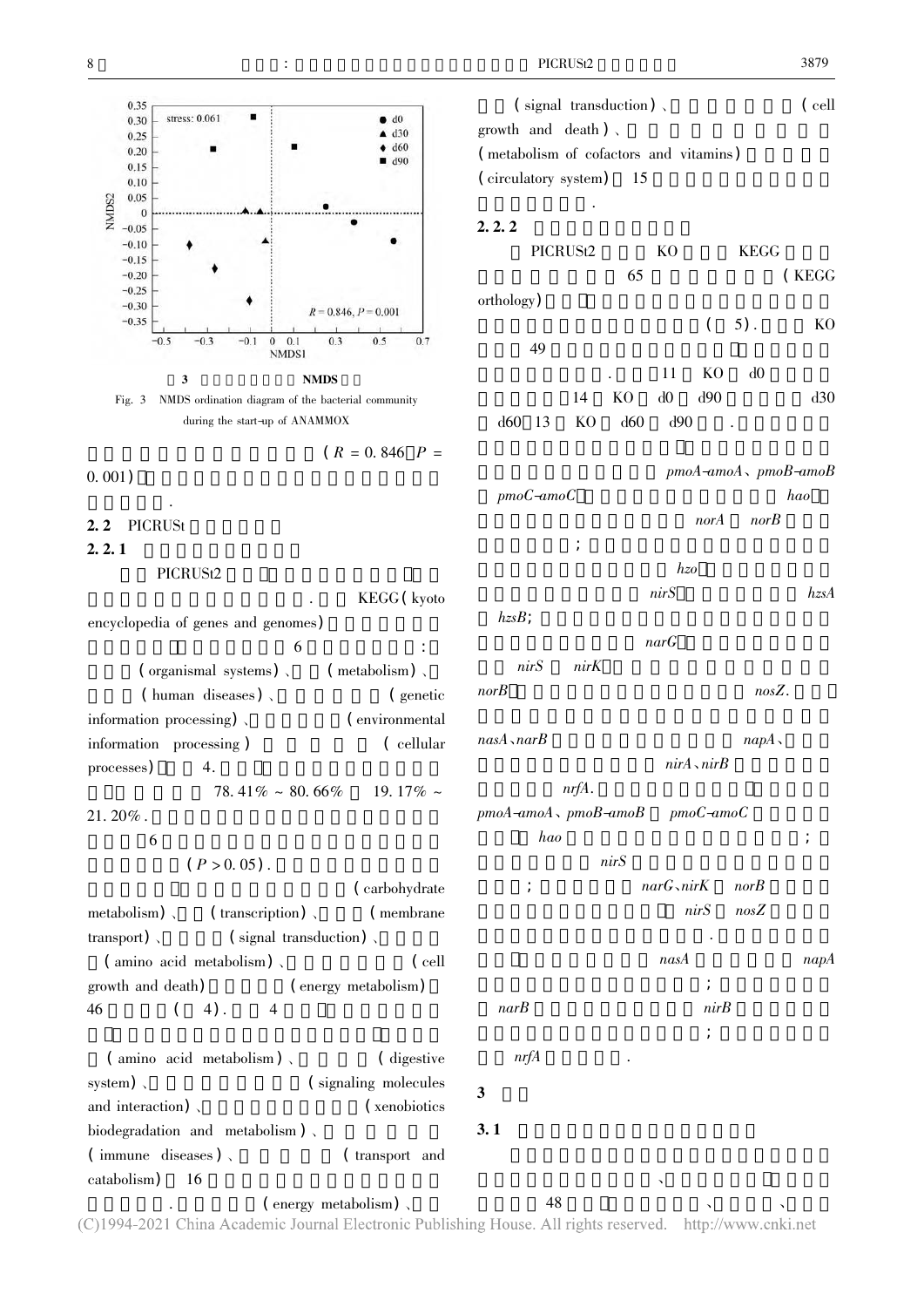

 $(21.09\% \sim 29.68\%)$ 21. 09% ~ 29. 68%)<br>  $(P >$  ( $P < 0.05$ )<br>
2021 China Academic Journal Electronic Publishing House. All rights reserved. http://www.cnki.net  $(P < 0.05)$  $(P<sub>1</sub>)$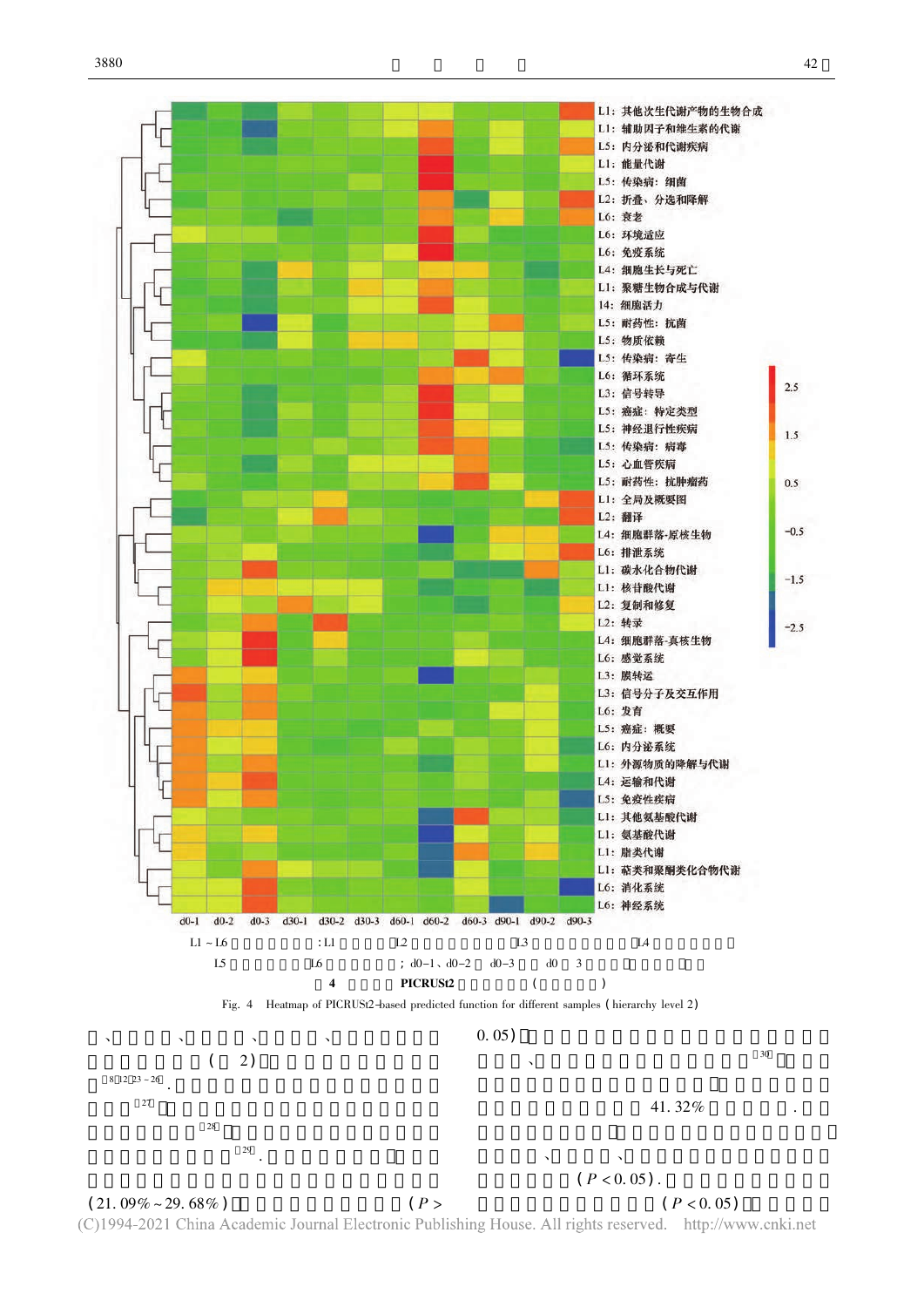

(C)1994-2021 China Academic Journal Electronic Publishing House. All rights reserved. http://www.cnki.net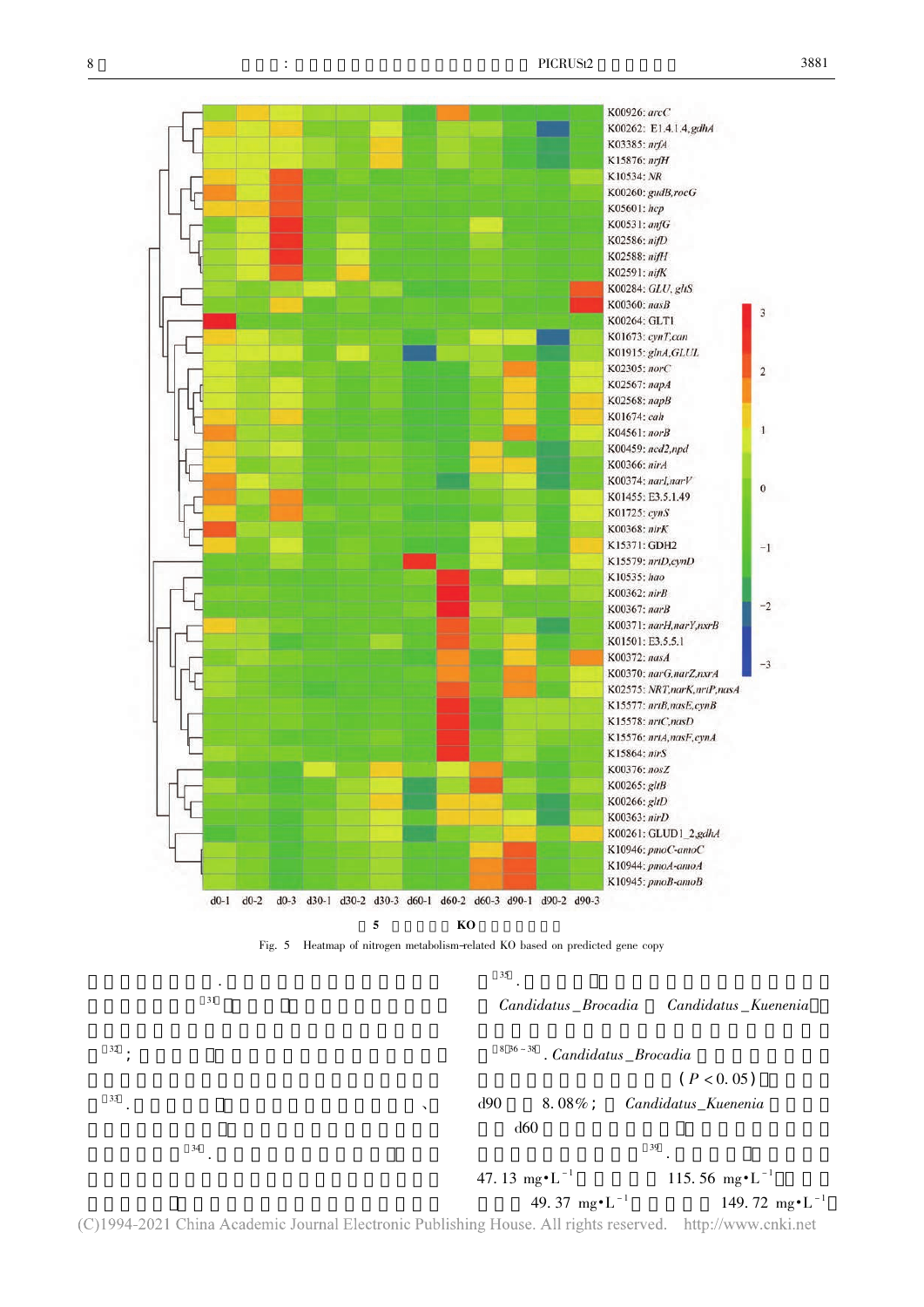

.<br>0 (C)1994-2021 China Academic Journal Electronic Publishing House. All rights reserved. http://www.cnki.net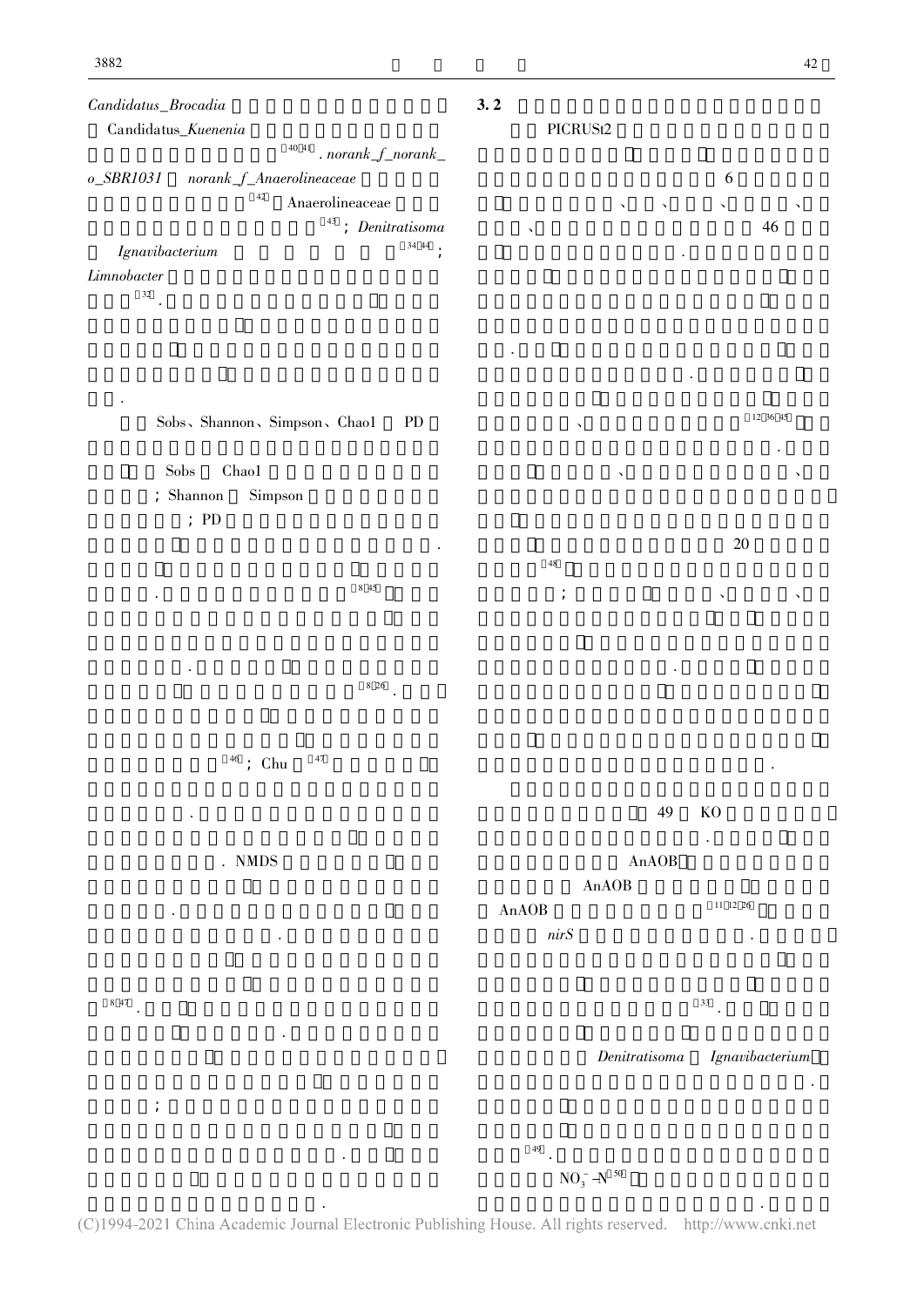where  $\Delta$  is a strongly defined as a strongly defined as  $\Delta$ 

 $J$  .  $2020$  41

81:  $261 - 268$ 

7 MaB Wang S Y Cao S B *et al.* Biological nitrogen removal<br>from sewage via anammox: recent advances J . Bioresource from sewage via anammox: recent advances J . Bioresource Technology 2016 <sup>200</sup>: 981-990.

8  $J \t 2020 \t 41$ 

 $(5): 2358 - 2366.$ 5) : 2358-2366. Jiang Y Guo M L Xie J X *et al*. Characteristics of ANAMMOX granular sludge and differences in microbial ANAMMOX granular sludge and differences in microbial Environmental Science 2020  $41(5)$  . 2358-2366.

- $Guo J H$  Ni B J Han X Y *et al.* Unraveling microbial structure and diversity of activated sludge in a full-scale simultaneous nitrogen and phosphorus removal plant using metagenomic nitrogen and phosphorus removal plant using metagenomic removal plant using metagenomic removal plant using metagenomic removal of  $\frac{1}{2}$  and  $\frac{1}{2}$  and  $\frac{1}{2}$  and  $\frac{1}{2}$  and  $\frac{1}{2}$  and  $\frac{1}{2}$  and  $\frac{1}{2$ 16-25.<br>Luo J H Chen H Han X Y et al. Microbial community
- 10 Luo J H Chen H Han X Y *et al.* Microbial community structure and biodiversity of size-fractionated granules in a partial nitritation-anammox process J . FEMS Microbiology Ecology 2017 93(6) doi: 10. 1093 /femsec /fix021.
- 11  $J = \frac{2019 \cdot 40(3)}{11}$  .  $J$  . 2019 40(3): 1405- $1411.$ Ren J Y Chen L Y Li H C *et al.* ANAMMOX reactor with two kinds of inoculated sludge: start-up and kinetics characteristics kinds of inoculated sludge: start-up and kinetics characteristics<br> $J$ . Environmental Science 2019 40(3): 1405-1411. J . Environmental Science 2019 **40(3)**: 1405-1411.
	-

12  $J \t3917 \t38(12): 5184-5191.$ 

Wang Y Q Zhang M Jiang Y et al. Start-up and characteristics of the microbial community structure of ANAMMOX J . Environmental Science 2017  $38(12)$  : 5184-5191.

- 13 Langille M G I Zaneveld J Caporaso J G *et al.* Predictive functional profiling of microbial communities using 16S rRNA marker gene sequences  $J$ . Nature Biotechnology 2013 31<br>(9): 814-821.  $(9): 814-821.$
- 14 Douglas G M  $\,$  Maffei V  $\,$  J  $\,$  Zaneveld J R  $\,$   $\,$  et  $\,$  al. PICRUSt2 for prediction of metagenome functions  $\,$  J  $\,$  . Nature Biotechnology
	- PICRUSt  $J$  .  $2019 \t 40 (3)$  :<br> $52-1260$ .

Zhang F Tian W Sun F *et al.* Community structure and predictive functional analysis of surface water bacterioplankton in predictive functional analysis of the Danjiangkou reservoir J . Environmental Science 2019 40<br>(3): 1252–1260.

 $J$  .  $2018$  38 ( 2) :

loading on the metabolic potential of the bacterial community in oligotrophic coastal water J . Acta Scientiae Circumstantiae

- 17 Li X J Sun S Yuan H Y *et al.* Mainstream upflow nitritation-anammox system with hybrid anaerobic pretreatment: long-term anammox system with hybrid anaerobic pretreatment: long-term<br>performance and microbial community dynamics  $J$ . Water
- 18 Bolyen E Rideout J R Dillon M R *et al.* Reproducible interactive scalable and extensible microbiome data science using microbiole and extensible microbiometric microbiometric QIIME 2 J. Nature Biotechnology 2019 37(8): 852-857.<br>Callahan B J McMurdie P J Rosen M J *et al.* DADA2: high-
- /异化还原 Microbial Physiology 2012 **60**: 211-262.<br>Jin R C Yang G F Yu J J *et al.* The inhibition of the Microbiology 1999 65(7): 3248–3250.<br>Lotti T Kleerebezem R Abelleira-Perei 9) : 814–821.<br>)ouglas G M prediction of metagenome functions J . Nature Biotechnology 2020 <sup>38</sup>( 6) : 685-688. 15  $\blacksquare$   $\blacksquare$   $\blacksquare$   $\blacksquare$   $\blacksquare$   $\blacksquare$   $\blacksquare$   $\blacksquare$   $\blacksquare$   $\blacksquare$   $\blacksquare$   $\blacksquare$   $\blacksquare$   $\blacksquare$   $\blacksquare$   $\blacksquare$   $\blacksquare$   $\blacksquare$   $\blacksquare$   $\blacksquare$   $\blacksquare$   $\blacksquare$   $\blacksquare$   $\blacksquare$   $\blacksquare$   $\blacksquare$   $\blacksquare$   $\blacksquare$   $\blacksquare$   $\blacksquare$   $\blacksquare$   $(3)$ : 1252–1260. 16  $J$  .  $2018 \t38(2)$ : 457–466.<br>Dong Z Y Hong M Hu H J et al. Effect of excess nitrogen  $2018$  **38**(2):  $457-466$ . 2018 **38(2)**: 457-466.<br>Li X J Sun S Yuan H Performance and microbial community dynamics J . Water<br>
Research 2017 125: 298–308.<br>
Bolyen E Rideout J R Dillon M R *et al.* Reproducible
- 6 Lotti T Kleerebezem R Abelleira-Pereira J M *et al.* Faster through training: the anammox case J . Water Research 2015

through training: the anammox case J . Water Research 2015 19 Callahan B J McMurdie P J Rosen M J *et al.* DADA2: high-4-2021 China Academic Journal Electronic Publishing House. All rights reserved. http://www.cnki.net



10 lgnavibacterium<br>10 norank\_f\_Desulfarculaceae \norank\_f\_PHOS-HE36<br>26'Candidatus\_Brocadia \candidatus\_Kuenenia Blvii Candidatus\_Brocadia、Candidatus\_Kuenenia Blvii28  $_wa$ stewater-sludge $_g$ roup  $(P \cdot P)$  $(0.05)$ .  $(2)$ 2)  $(P < 0.05)$ ;

 $\mathcal{L}$ 

 $(P<sub>1</sub>)$  $(P < 0.05)$ ;

 $($  ANOSIM:  $R = 0.846$   $P = 0.001$ ).



- 1 Oshiki M Shimokawa M Fujii N *et al.* Physiological characteristics of the anaerobic ammonium-oxidizing bacterium characteristics of the anaerobic ammonium-oxidizing bacterium 'Candidatus Brocadia sinica' J . Microbiology 2011 <sup>157</sup>  $(6): 1706 - 1713.$
- $\mathcal{L}$ Van Loosdrecht M C M Brdjanovic D. Anticipating the next 2 Van Loosdreen M C M Brdjanovic D. Anticipating the next<br>century of wastewater treatment J . Science 2014 344<br>(6191): 1452–1453.  $(6191): 1452 - 1453.$ 6191) : 1452-1453.
- 3 Kartal B Van Niftrik L Keltjens J T *et al.* Anammox-growth physiology cell biology and metabolism J . Advances in
- 4 Jin R C Yang G F Yu J J et al. The inhibition of the Anammox process: a review J. Chemical Engineering Journal 2012 197: 67-79.
- Strous M M Kuenen J G Jetten M S M. Key physiology of  $\overline{\phantom{a}}$ anaerobic ammonium oxidation J . Applied and Environmental Microbiology 1999  $65(7)$  . 3248-3250.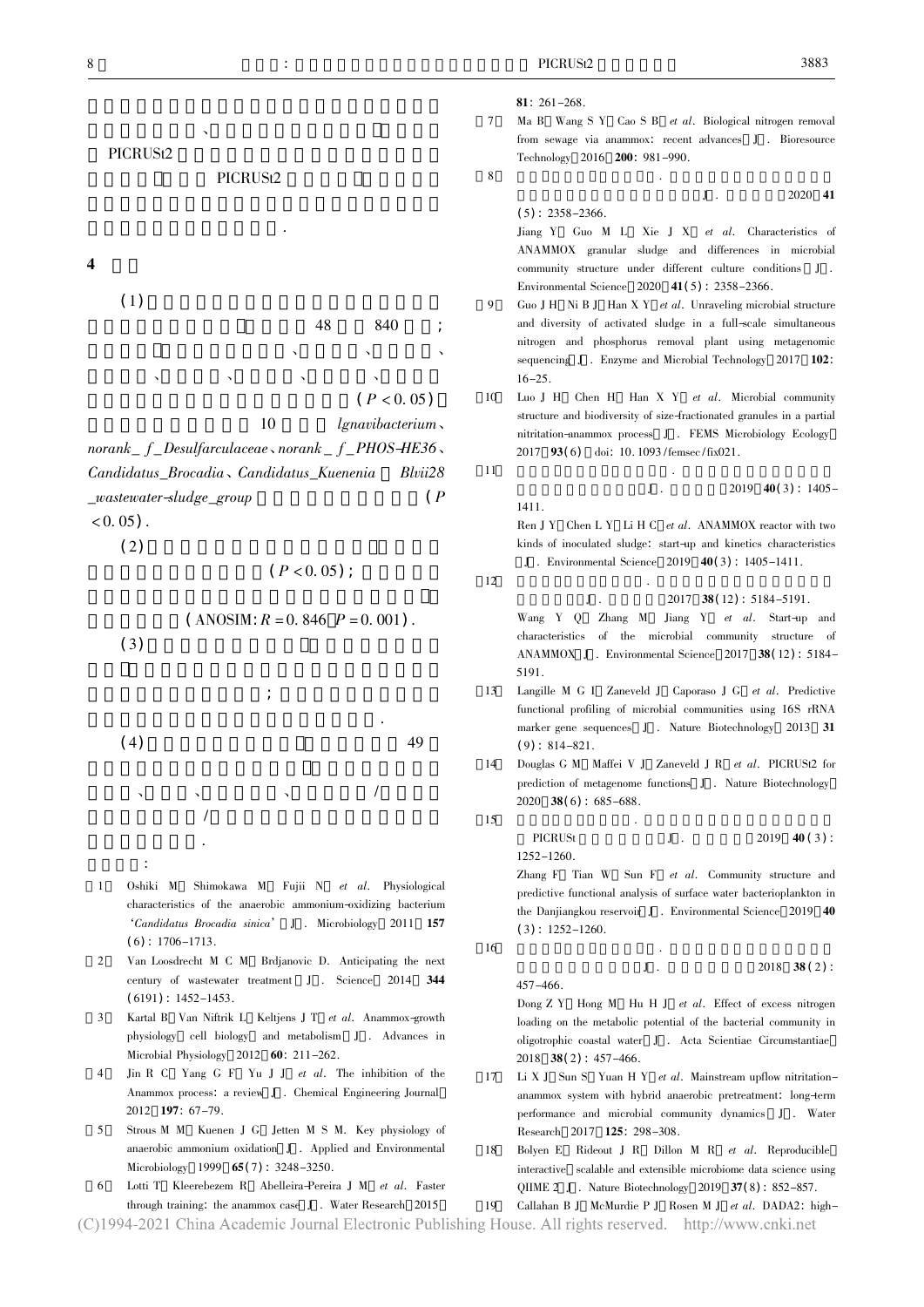resolution samples in ference from Indiana amplication data Matter from Indiana K .<br>Nature Methods Mina K . Henry H . Hall . MAFFT: a novel method

- 20 Katoh K Misawa K Kuma K I *et al.* MAFFT: a novel method for rapid multiple sequence alignment based on fast Fourier transform J . Nucleic Acids Research 2002  $30(14)$  : 3059-<br>3066. 3066.<br>Price M N Dehal P S Arkin A P. FastTree 2-approximately
- 21 Price M N Dehal P S Arkin A P. FastTree 2-approximatel<br>maximum-likelihood trees for large alignments J. PLoS One 2010  $5(3)$  doi: 10.1371/journal. pone. 0009490. 2010  $5(3)$  doi: 10. 1371 /journal. pone. 0009490.<br>Bokulich N A Kaehler B D Rideout J R *et al*.
- 22 Bokulich N A Kaehler B D Rideout J R *et al.* Optimizing taxonomic classification of marker-gene amplicon sequences with QIIME 2's q2-feature-classifier plugin J. Microbiome 2018 6<br>
(1) doi: 10.1186/s40168-018-0470-z. (1) doi:  $10.1186$  /s $40168 - 018 - 0470 - z$ .
- 1) doi: 10. 1186/s40168–018–0470-z.<br><sup>7</sup>ang G P Zhang D Xu Y *et al*. C 23 Wang G P Zhang D Xu Y *et al.* Comparing two start up strategies and the effect of temperature fluctuations on the strategies and the effect of temperature fluctuations on the performance of mainstream anammox reactors **J** . Chemosphere 2018 **209**: 632-639.
- 2018 209: 632-639.<br>Liu W R Yang D 24 Liu W R Yang D H Chen W J *et al.* High-throughput sequencing-based microbial characterization of size fractionated sequencing-based microbial characterization of size fractionated<br>biomass in an anoxic anammox reactor for low-strength wastewater at low temperatures  $J$ . Bioresource Technology 2017 231:<br>45-52.
- 25 Gonzalez-Gil G Sougrat R Behzad A R *et al.* Microbial community composition and ultrastructure of granules from a fullscale anammox reactor J . Microbial Ecology 2015 70: 118-131.
- 

1550

26  $J = \frac{2017 \cdot 38(4) \cdot 1544}{2017 \cdot 38(4)}$  $J$  . 2017 **38 (**4) : 1544-

Cao Y Wang T Y Qin Y J et al. Nitrogen removal characteristics and diversity of microbial community in ANAMMOX reactor J . Environmental Science 2017  $38(4)$  :<br>1544–1550.

- 27 Xie Z F Wang Z W Wang Q Y *et al.* An anaerobic dynamic membrane bioreactor (AnDMBR) for landfill leachate treatment: membrane bioreactor (AnDMBR) for landfill leachate treatment:<br>performance and microbial community identification J. performance and microbial community is expected. The microbial community is expected. The microbial community is expected.
- $28$  and  $\overline{ABR}$  . ABR  $J$ .

2016 37(7): 2652-2658.<br>Chen C J Zhang H Q V Chen C J Zhang H Q Wang Y Q et al. Characteristics of microbial community in each compartment of ABR ANAMMOX microbial community in each compartment of ABR ANAMMOX reactor based on high-throughput sequencing J . Environmental Science 2016 37(7): 2652-2658.<br>Lawson C E Wu S Bhattacharjee A S *et al*. Metabolic network

- 29 Lawson C E Wu S Bhattacharjee A S  $et$  al. Metabolic network analysis reveals microbial community interactions in anammox analysis reveals microbial communications 2017 8 doi: 10. 1038 /<br>granules J . Nature Communications 2017 8 doi: 10. 1038 /
- Brenner D J Krieg N R Staley J T. Bergey's manual of 30 Brenner D J Krieg N R Staley J T. Bergey's man<br>systematic bacteriology M . New York: Springer 2005.
- systematic bacteriology M . New York: Springer 2005.<br>Hu M Wang X H Wen X H *et al.* Microbial com 31 Hu M Wang X H Wen X H et al. Microbial community<br>structures in different wastewater treatment plants as revealed by structures in different wastewater treatment plants as revealed by<br>454-pyrosequencing analysis  $J$ . Bioresource Technology 2012 **117**: 72-79.
- Björnsson L Hugenholtz P Tyson G W et al. Filamentous 32 Björnsson L Hugenholtz P Tyson G W *et al*. Filamentous Chloroflexi (green non-sulfur bacteria) are abundant in wastewater treatment processes with biological nutrient removal Valentine removals processes with biology and removals<br>
J . Microbiology 2002 148 (Pt 8) : 2309-2318.<br>
Kindaichi T Yuri S Ozaki N *et al*. Ecophysiological role and
- 33 Kindaichi T Yuri S Ozaki N *et al.* Ecophysiological role and function of uncultured *Chloroflexi* in an anammox reactor  $J$ . function of uncultured *Chloroflexi* in an anammox reactor  $J$ .<br>Water Science and Technology 2012 **66**(12): 2556-2561. Water Science and Technology 2012 **66(12)**: 2556-2561.<br>Cao S B Du R Li B K *et al.* High-throughput profiling of

```
microbial community structures in an ANAMMOX-UASB reactor<br>treating high-strength wastewater J. Applied Microbiology and
Biotechnology 2016 100(14): 6457-6467.
Biotechnology 2016 100(14): 6457–6467.<br>
Zhao Y P Liu S F Jiang B et al.
```
- 35 Zhao Y P Liu S F Jiang B *et al.* Genome-centered metagenomics analysis reveals the symbiotic organisms possessing metagenomics analysis reveals the symbiotic organisms possessing J . Environmental Science & Technology 2018 52 (19) :<br>11285-11296.
- $36$   $J$ .

2017  $37(7)$ : 2543-2551.<br>Yao F Liu B Wang D P *et al.* Start-up of ANAMMOX enrichment with different inoculated sludge and analysis of microbial community structure shift  $J$  . Acta Scientiae Circumstantiae 2017  $37(7)$  : 2543-2551. Circumstantiae 2017 **37**(7): 2543–2551.<br>Schmid M C Maas B Dapena A *et al.* E

- 37 Schmid M C Maas B Dapena A *et al.* Biomarkers for in situ detection of anaerobic ammonium-oxidizing (anammox) bacteria detection of anaerobic ammonium-oxidizing (anammox) bacteria<br>J. Applied and Environmental Microbiology 2005 71(4): J . Applied and Environmental Microbiology 2005 71(4):<br>677–1684.
- Wang D P Li T Huang K L et al. Roles and correlations of 38 Wang D P Li T Huang K L *et al.* Roles and correlations of functional bacteria and genes in the start-up of simultaneous anammox and denitrification system for enhanced nitrogen removal J . Science of the Total Environment 2019 655: 1355-<br>1363.
- 139 Van Der Star W R L Miclea A I Van Dongen U G J M et al.<br>
139 Van Der Star W R L Miclea A I Van Dongen U G J M et al. The membrane bioreactor: a novel tool to grow anammox bacteria<br>as free cells J. Biotechnology and Bioengineering 2008 101 as free cells J. Biotechnology and Bioengineering 2008 101  $(2): 286-294$ .  $(2): 286 - 294.$
- 2): 286–294.<br>'uyol D Carv 40 Puyol D Carvajal-Arroyo J M Garcia B *et al.* Kinetic characterization of *Brocadia* spp. -dominated anammox cultures characterization of *Brocadia* spp. -dominated anammox cultures  $J$ . Bioresource Technology 2013 139: 94-100. J . Bioresource Technology 2013 **139**: 94–100.<br>hang L Narita Y Gao L *et al.* Microbial compo
- 41 Zhang L Narita Y Gao L *et al.* Microbial competition among anammox bacteria in nitrite-limited bioreactors  $J$ . Water Research 2017 125: 249–258.<br>Xia Y Wang Y B Wang Y *et al.* Cellular adhesiveness and
- 42 Xia Y Wang Y B Wang Y *et al.* Cellular adhesiveness and cellulolytic capacity in anaerolineae revealed by omics-based genome interpretation J . Biotechnology for Biofuels 2016 9<br>doi: 10.1186/s13068-016-0524-z. doi: 10. 1186/s13068-016-0524-z.<br>Nelson M C Morrison M Yu Z T. A meta-analysis of the
- 43 microbial diversity observed in anaerobic digesters J. Bioresource Technology 2011 102(4): 3730-3739.
- Yang W He S L Han M et al. Nitrogen removal performance 44 Yang W He S L Han M *et al.* Nitrogen removal performance and microbial community structure in the start-up and substrate inhibition stages of an anammox reactor J . Journal of Bioscience and Bioengineering 2018 126(1): 88–95.<br>SBBR

45 何承兴 昭瑞 谭炳琰 . 厌氧氨氧化 SBBR 启动过程

J . 2019 45(7): 93-96.<br>R Tan B Y *et al.* Bacterial community He C X Chu Z R Tan B Y *et al.* Bacterial community dynamics during the start-up of Anammox SBBR J . Technology of Water Treatment 2019  $\overline{45(7)}$ : 93-96.<br>Wang Y Y Wang H Y Zhang J Y *et al.* Deciphering the

- 46 Wang Y Y Wang H Y Zhang J Y *et al.* Deciphering the evolution of the functional genes and microbial community of the combined partial nitritation-anammox process with nitrate buildup and its in situ restoration  $J$  . RSC Advances 2016 6<br>(113): 111702-111712.  $(113): 111702 - 111712.$
- Chu Z R Wang K Li X K et al. Microbial characterization of 47 Chu  $ZR$  Wang K Li  $X K$  *et al.* Microbial characterization of aggregates within a one-stage nitritation-anammox system using high-throughput amplicon sequencing J. Chemical Engineering  $\frac{1}{2}$  Journal 2015 262: 41-48.

$$
^{48}
$$

## 48 .  $D = 2014$ .

 $J$  .

<sup>34</sup> Cao S B Du R Li B K *et al.* High-throughput profiling of D.<br>
1994–2021 China Academic Journal Electronic Publishing House. All rights reserved. http://